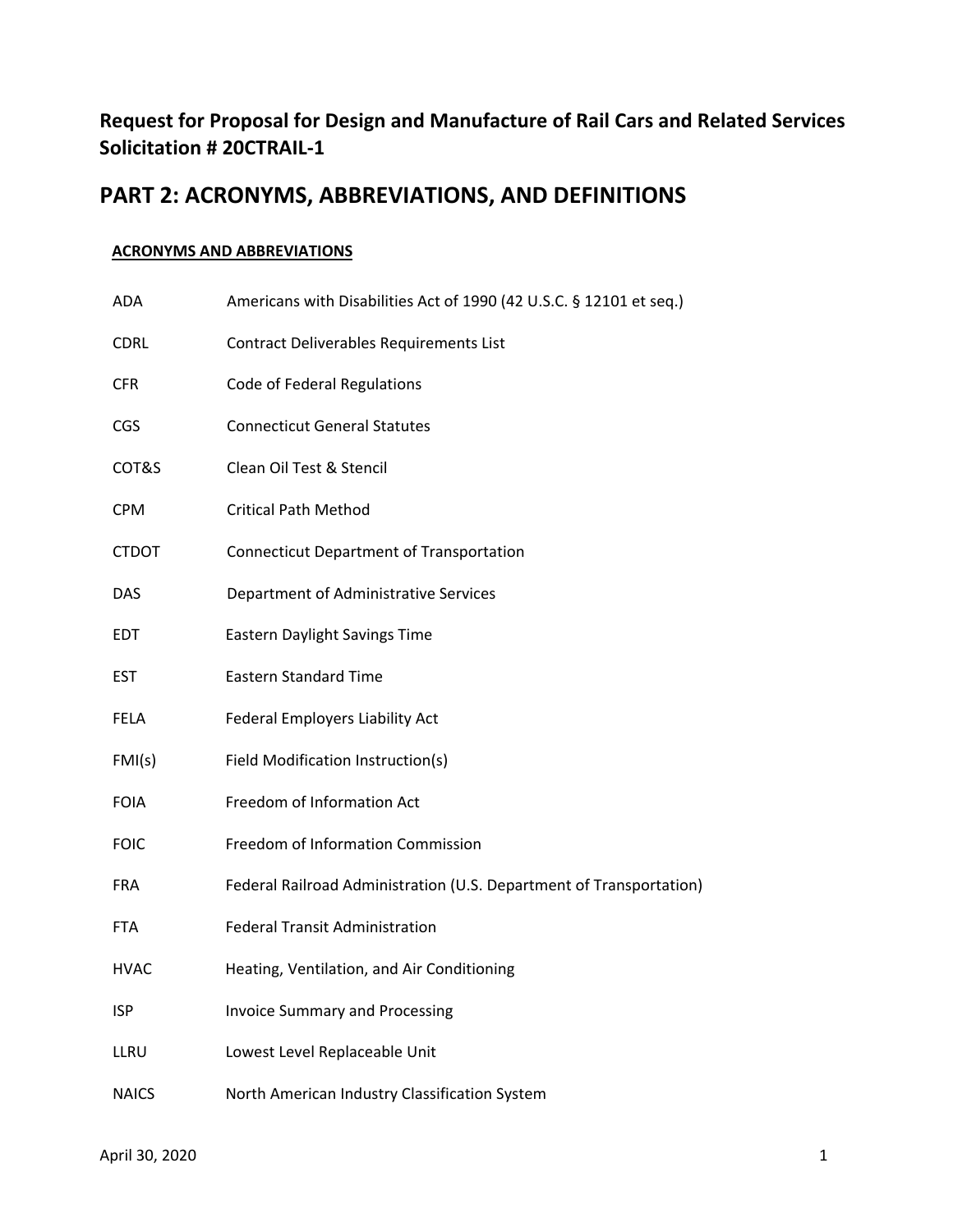| <b>NTP</b>  | Notice to Proceed                             |
|-------------|-----------------------------------------------|
| <b>OEM</b>  | Original Equipment Manufacturer               |
| <b>OPM</b>  | Connecticut Office of Policy and Management   |
| <b>OSHA</b> | Occupational Safety and Health Administration |
| <b>PMP</b>  | Project Management Plan                       |
| PPI         | Producer Price Index                          |
| <b>RFP</b>  | <b>Request for Proposal</b>                   |
| <b>RWP</b>  | Roadway Worker Protection                     |
| <b>SBE</b>  | <b>Small Business Enterprise</b>              |
| <b>SOTS</b> | Connecticut Secretary of the State            |
| SOW         | Scope of Work                                 |
| <b>TTCI</b> | Transportation Technology Center, Inc.        |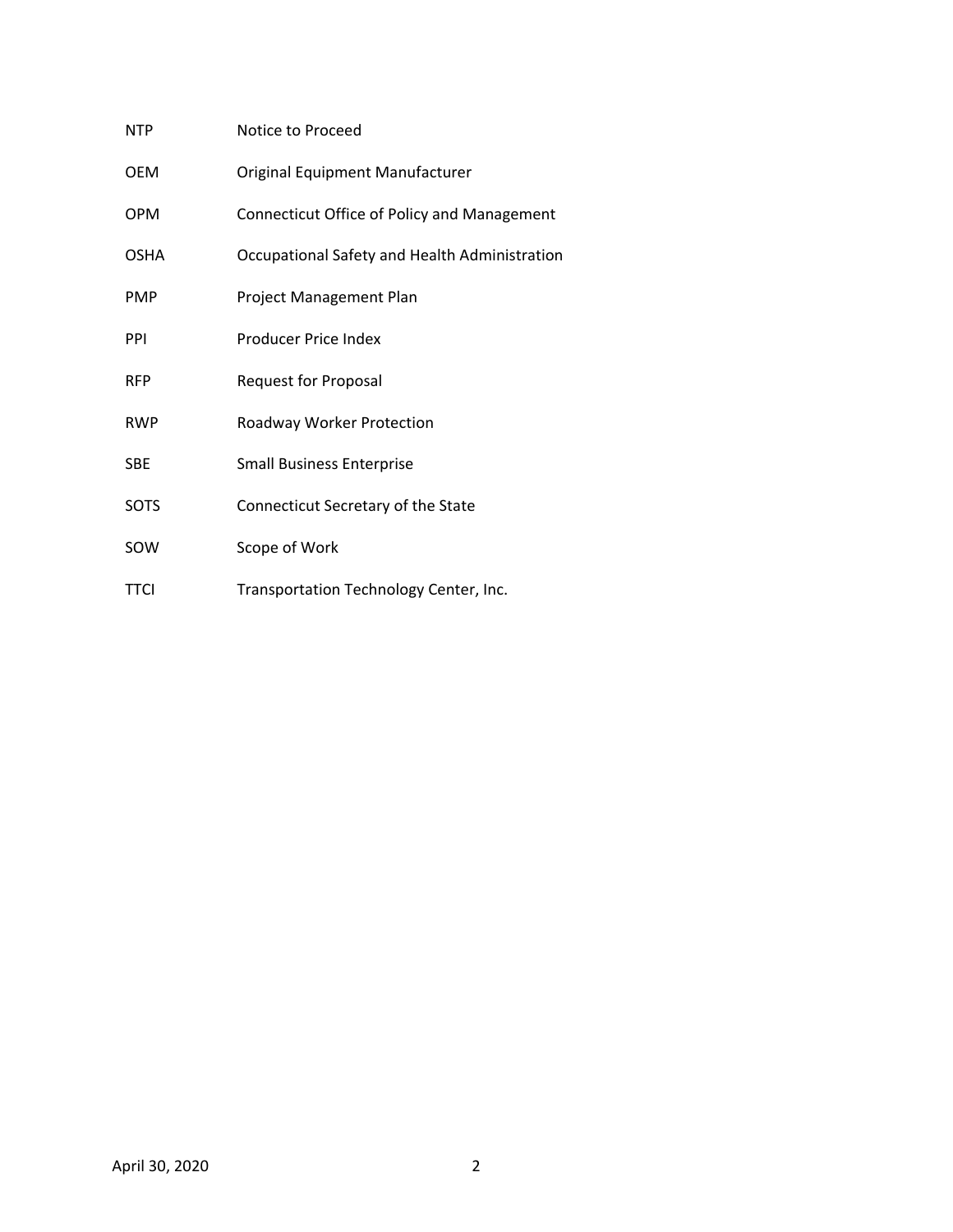## **DEFINITIONS**

"Acts" has the meaning set forth in section 31.5 of the Contract.

"Addendum" means any modification or addition to the RFP issued by CTDOT from time to time.

"Affirmative Action Plan" has the meaning set forth in section 3.7 of Contract.

"Amtrak" means the National Railroad Passenger Corporation.

"Approved Purposes" has the meaning set forth in section 26.3 of the Contract.

"Attorney General" means the State of Connecticut Office of the Attorney General.

"Auditors of Public Accounts" means the State of Connecticut Auditors of Public Accounts.

"Base Order Pricing" refers to the total cost of the base order of rail cars, to be provided by the Proposer in RFP Part 6 Price Proposal Form.

"Biznet" refers to the State of Connecticut's contracting web portal where the Request for Proposal and other contract documents are posted publicly.

"Bonds" refers to the Payment Bond, Performance Bond, and Warranty Bond set forth in Article 18 of the Contract.

"Breach" has the meaning set forth in Article 21 of the Contract.

"Cab Car" means a railroad passenger car that is equipped with a locomotive control cab.

"Change Order" means written notice from CTDOT to the Contractor specifying changes to the Scope of Work, including, without limitation, those required to address contingencies, unforeseen conditions, new or amended State and/or Federal laws and regulations, procedures, Emergency Work, or contractual flow down provisions, or the correction of deficiencies in the Work.

"Change Order Work" has the meaning set forth in section 11.4 of the Contract.

 "Claims" means all actions, suits, claims, demands, investigations and proceedings of any kind, open, pending or threatened, whether mature, unmature, contingent, known or unknown, at law or in equity in any forum.

"Compliance Matrix" means the document listing the Proposer's state of compliance to the Technical Specification.

"Confidential Information" means any name, number or other information that may be used, alone or in conjunction with any other information, to identify a specific individual including, but not limited to, such individual's name, date of birth, mother's maiden name, motor vehicle operator's license number, Social Security number, employee identification number, employer or taxpayer identification number, alien registration number, government passport number, health insurance identification number, demand deposit account number, savings account number, credit card number, debit card number or unique biometric data such as fingerprint, voice print, retina or iris image, or other unique physical representation. Without limiting the foregoing, Confidential Information shall also include any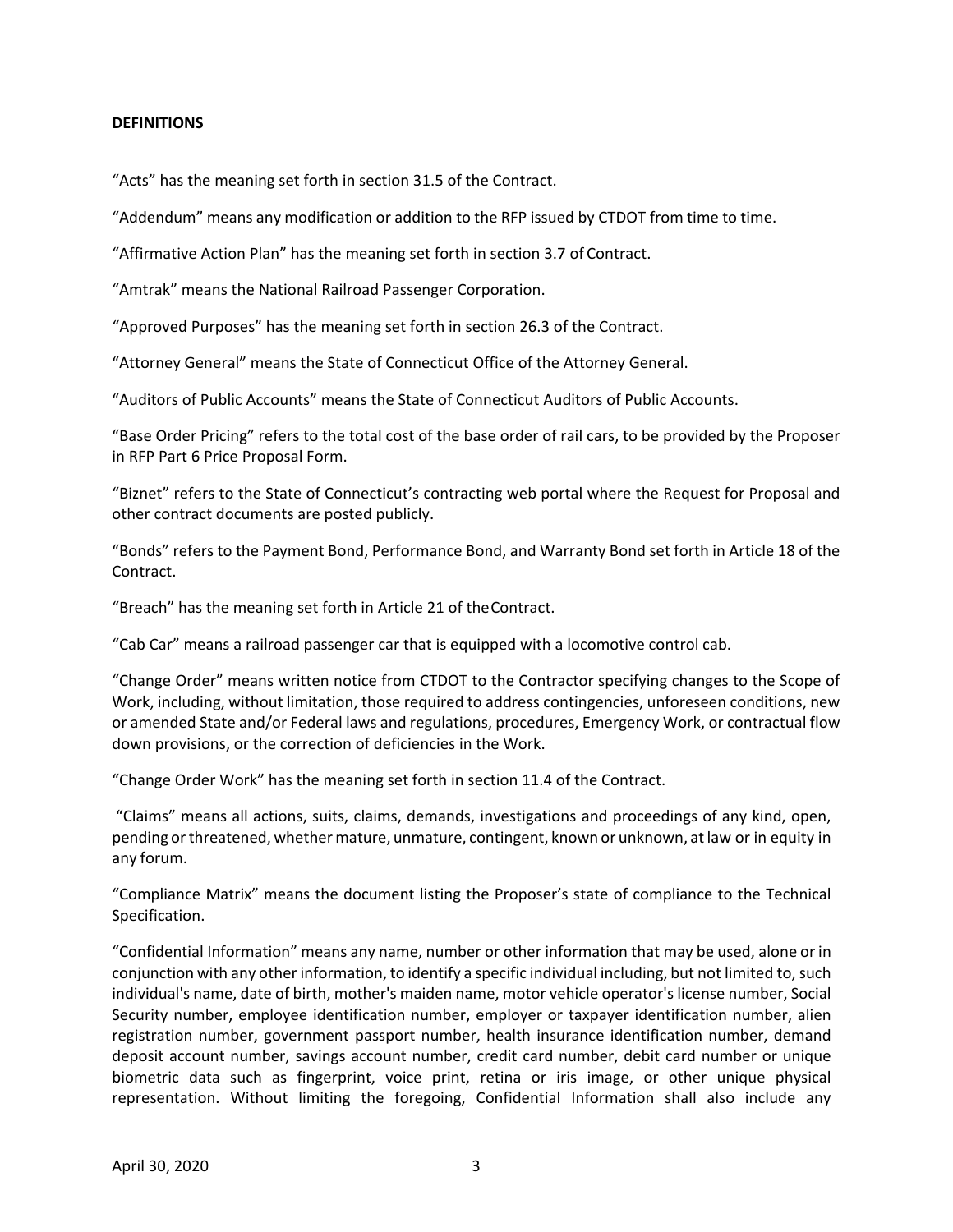information that CTDOT or Contractor classifies as "confidential" or "restricted." Notwithstanding the above, Confidential Information shall not include information that may be lawfully obtained from publicly available sources or from federal, state, or local government records which are lawfully made available to the general public.

"Confidential Information Breach" means, generally, an instance where an unauthorized person or entity accesses Confidential Information in any manner, including but not limited to the following occurrences: (1) any Confidential Information that is not encrypted or protected is misplaced, lost, stolen or in any way compromised; (2) one or more third parties have had access to or taken control or possession of any Confidential Information that is not encrypted or protected without prior written authorization from the State; (3) the unauthorized acquisition of encrypted or protected Confidential Information together with the confidential process or key that is capable of compromising the integrity of the Confidential Information; or (4) if there is a substantial risk of identity theft or fraud to the client, the Contractor, the CTDOT or State.

"Contract" means the agreement that will be entered into between CTDOT and the Contractor for performance of the Work. For the purposes of the RFP, the draft Contract is attached at Part 5.

"Contract Deliverable Requirements List" or "CDRL" means the document listing the work items that the Contractor must complete and deliver under the Contract.

"Contractor Party" or "Contractor Parties" means the Contractor's members, directors, officers, shareholders, partners, managers, principal officers, representatives, agents, servants, consultants, employees or any one of the foregoing or any other person or entity with whom the Contractor is in privity of oral or written contract and the Contractor intends for such other person or entity to perform under the Contract in any capacity.

"Contractor" means the Proposer that CTDOT selects, and enters into the Contract with, to perform the Work under the Contract.

"Conditional Acceptance" means acceptance of rail cars(s) by CTDOT in writing at the CT Rail Maintenance Facility after discrepancies listed on the receiving report have been corrected and the rail car(s) is certified for revenue and non‐revenue service prior to final acceptance.

"Critical Path Method" means the scheduling approach documenting the series of activities that are crucial to the completion of the project within the specified time.

"CT*rail* Hartford Line Service" means CTDOT's passenger rail service operated between New Haven, CT and Springfield, MA.

"CT Rail Maintenance Facility" means the facility located at 251 Hallock Avenue, Building 8, New Haven, CT 06519.

"CT*rail* Shore Line East Service" means CTDOT's passenger rail service operated between New London, CT and New Haven, CT.

"Cure Period" has the meaning set forth in section 21.2 of the Contract.

"Days" means calendar days, unless otherwise designated. Business and working days shall be Monday through Friday, exclusive of federally designated Holidays.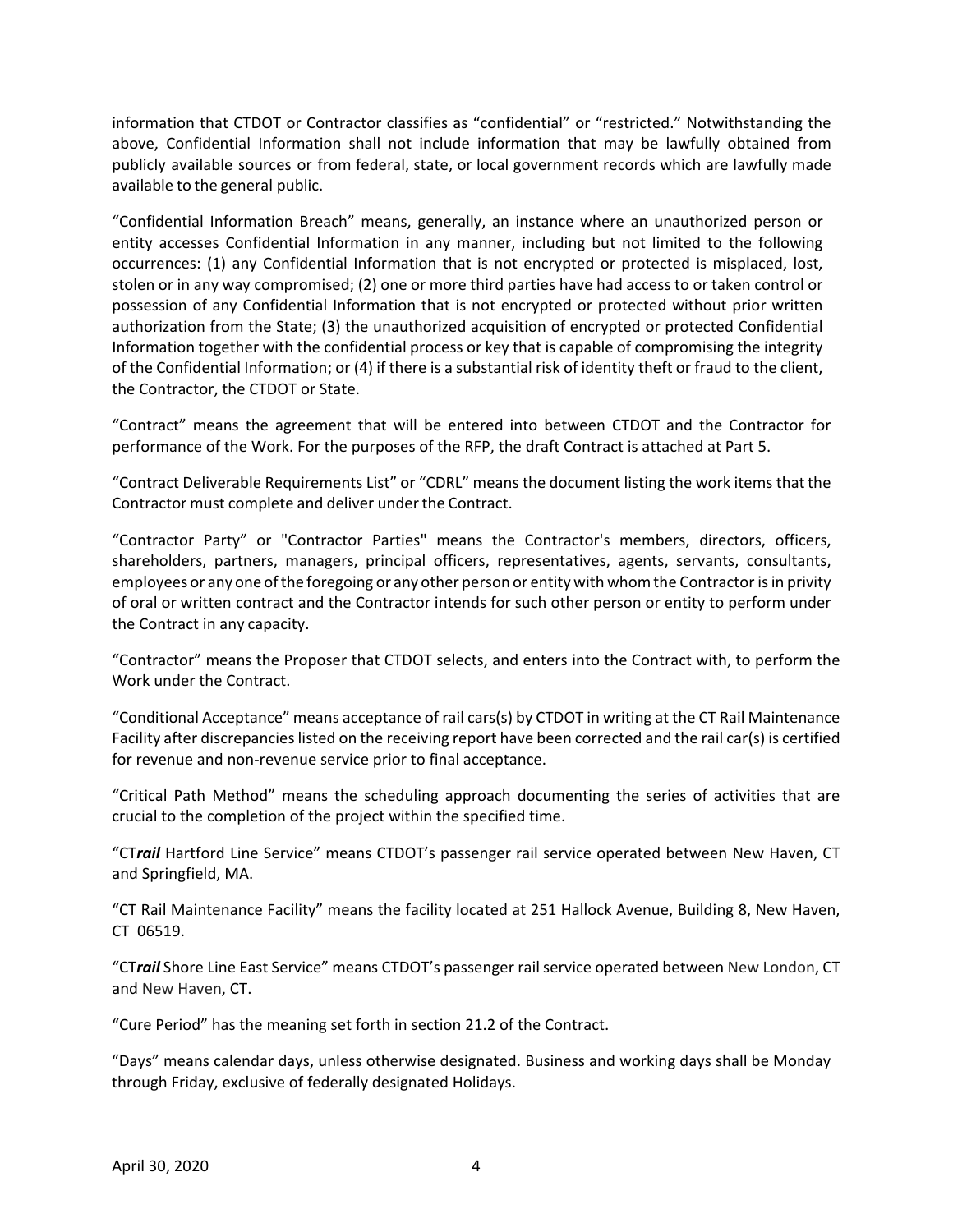"Dispute Resolution" refers to the process described in Article 20 of the Contract.

"Effective Date" has the meaning set forth in section 2.1 of the Contract.

"Engineer" refers to the Commissioner of The Department of Transportation, Bureau Chief of the Bureau of Public Transportation acting directly or through a representative duly authorized.

"Field Modification Instructions (FMI)" means instructions for applying and installing engineering solutions to resolve fleet-wide defects and/or upgrade installations and/or systems to vehicles that have already been shipped from the factory.

"Final Acceptance" final acceptance is provided when all of the open items associated with Conditional Acceptance have been closed to the satisfaction of CTDOT. Final acceptance paperwork is filled out and signed by both the Contractor and CTDOT's Representative.

"First Production Rail Car" means the first production base vehicle that is manufactured after the Pilot Cars.

"Force Majeure" means an act of God, riots, embargoes, wars, blockades, insurrections, strikes and work stoppages, fires, floods, governmental orders or regulations, accidents and other contingencies beyond the reasonable control of the Contractor and which by the exercise of due diligence the Contractor is unable to prevent or overcome.

"Hartford Line" means the Amtrak‐owned and operated rail right‐of‐way and trackage, including the MRS Line and a portion of the NEC, from Division Post Mile Post (MP) 72.9 through Mill River interlocking at MP 1.5 in New Haven, Connecticut to Springfield, Massachusetts at MP 62.0.

"Heavy Maintenance Manual" means the document which sets forth procedures for vehicle maintenance that may be performed on the shop track or one of the heavy maintenance tracks if the train is taken out of service.

"Illustrated Parts Catalog" means the document which provides the information needed to identify and requisition all replaceable assemblies, subassemblies, components, and parts used on the vehicles.

"Licensed Technology" has the meaning set forth in section 26.1 of the Contract.

"Licensed Software" has the meaning set forth in section 27.1 of the Contract.

"Lowest Level Replaceable Unit (LLRU)" means the lowest unit (component) of a system or subsystem, which is removable and replaceable from an installed position by standard attachments (e.g., bolts and nuts, quick‐disconnects, etc.).

"Maintenance Provider" has the meaning set forth in section 24.2 of the Contract.

"Manufacturer" and "Vendor" to have the same meaning.

"Milestone" refers to a specified deliverable requiring completion for payment as described in Article 12of the Contract.

"Milestone Payment" is the compensation paid to the Contractor after successful completion of the Milestone.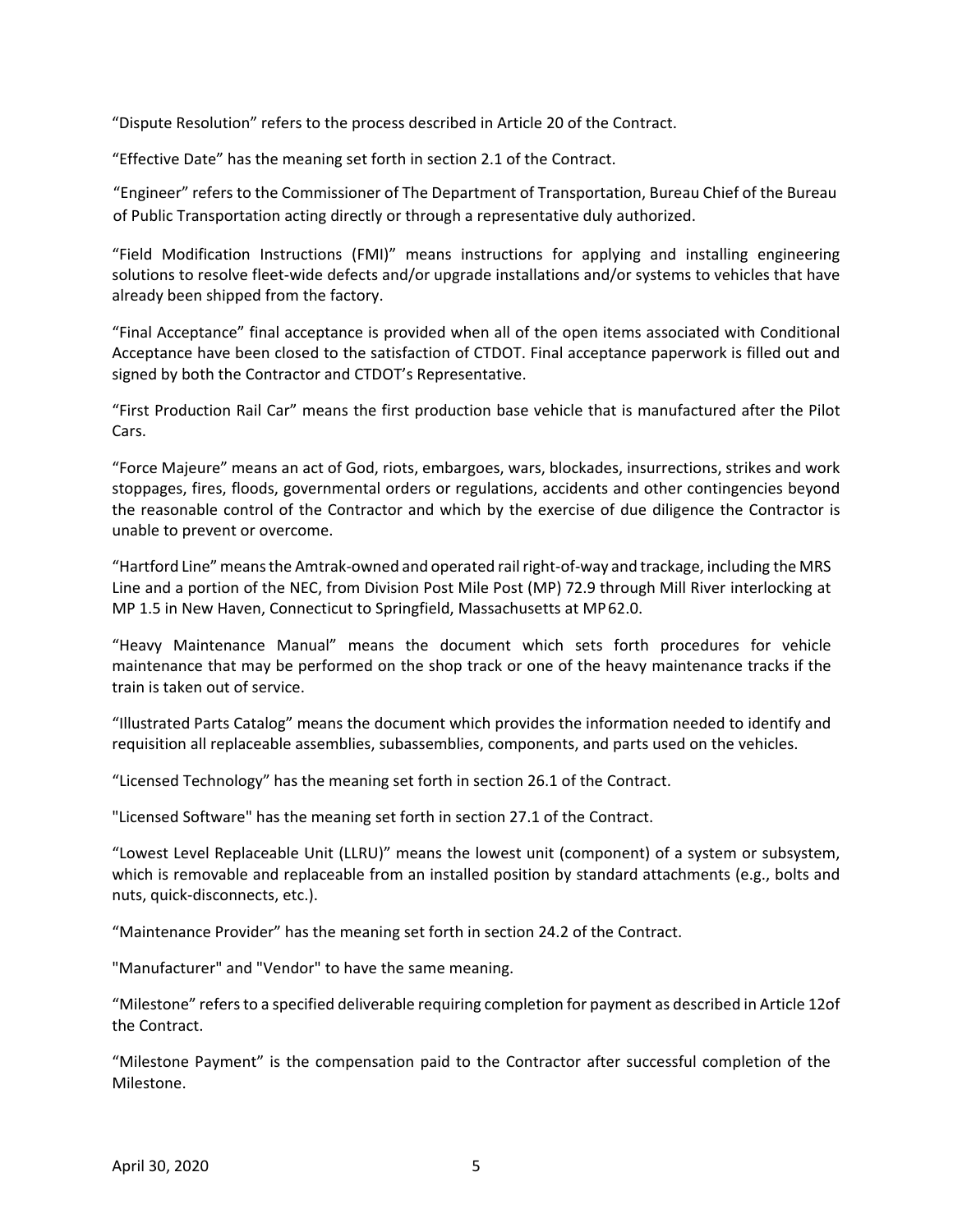"Milestone Table" refers to the table of Milestones and Milestone Payments in Schedule D to the Contract.

"New Haven Line" means the rail right of way owned by CTDOT from New Haven, CT to the Connecticut‐ New York state border and owned by Metro‐North Railroad from such state border to Mount Vernon, NY.

"New Haven Branch Line Service" means CTDOT's passenger rail service operated, in partnership with Metro‐North Railroad, on the CTDOT‐owned branch lines of the New Haven Line.

"Notice to Proceed" or "NTP" means CTDOT's written direction issued to the Contractor authorizing it to start to perform the Work or any portion of the Work pursuant to the terms and conditions of the Contract.

"Official Notice" means written notice prepared and issued in accordance with the process set forth in Article 29 of the Contract.

"Operator's Manual" is a document that contains all information needed for the operation of the Rail Car.

"Option(s)" or "Option Work" means the optional items(s) of Work set forth in the Scope of Work that, if exercised by CTDOT at its sole discretion during the Term of the Contract, the Contractor must perform under the Contract.

"Payment Bond" has the meaning set forth in section 15.3 of the Contract.

"Performance Bond" has the meaning set forth in section 15.2 of the Contract.

"Personnel" has the meaning set forth in section 3.1 of the Contract.

"Pilot Cars" means the first four (4) rail cars, consisting of one (1) Cab Car and three (3)Trailer Cars, to be manufactured pursuant to the Contract.

"Post Termination Costs" has the meaning set forth in section 22.3 of the Contract.

"Post‐Warranty Maintenance Plan" means the plan describing maintenance activities to occur under the Post‐Warrant Service and Support option as described in Section 8.1 of the Scope of Work.

"Post‐Warranty Service and Support" refers to the optional work described in Section 8 of the Scope of Work.

"Price Proposal Form" means the document set forth as Part 6 to the RFP.

"Project Management Plan" means the Contractor's method of managing the work.

"Project Manager" is the Contractor's representative responsible for the day to day management and oversight of the Work.

"Proposer" means an entity submitting a Proposal in response to the RFP.

"Proposal" means the document signed by the Proposer's authorized representative and submitted to CTDOT in response to the RFP.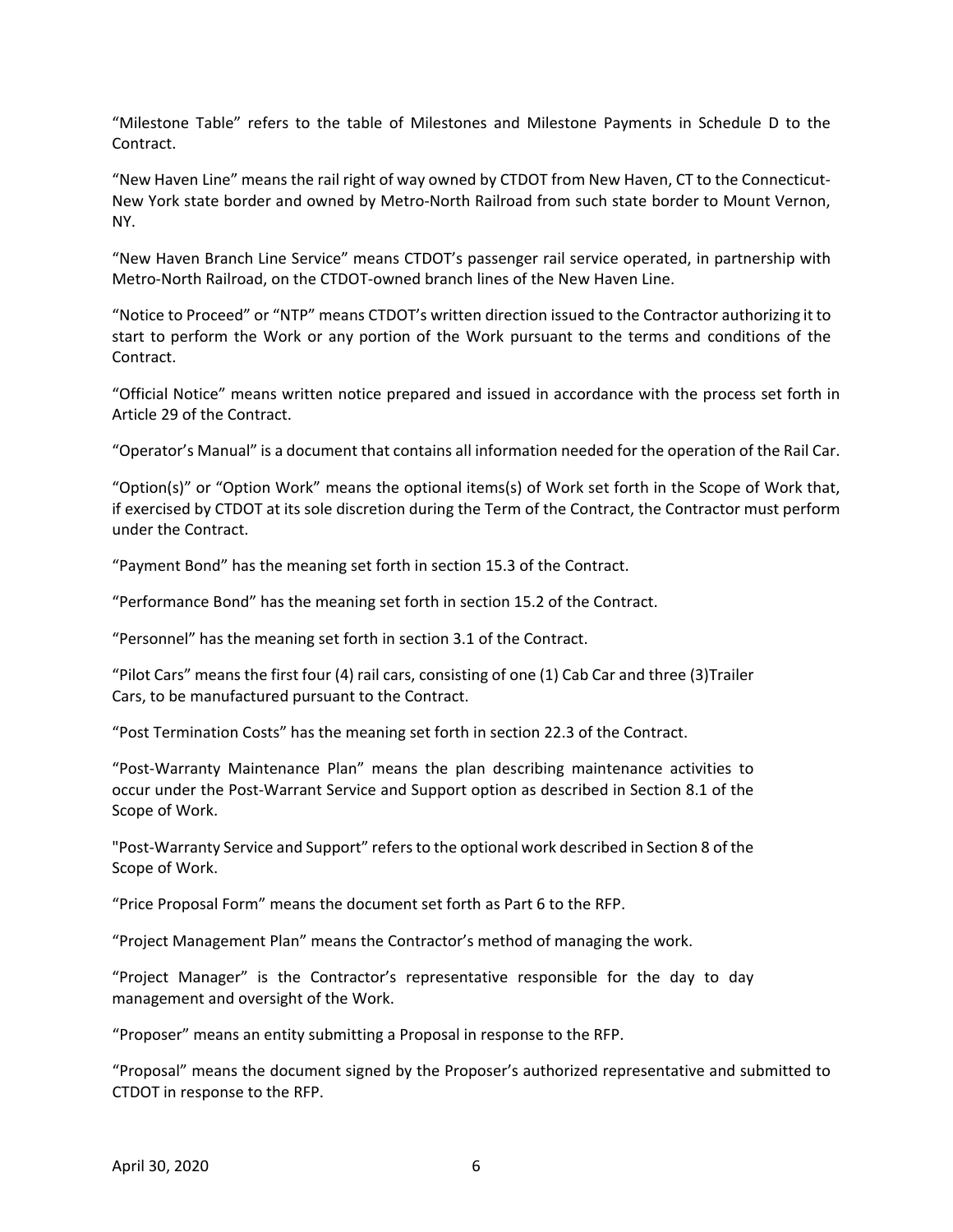"Quality Assurance Program" has the meaning set forth in Section F.6 of Part 1 of the RFP, Instructions to Proposers.

"Rail Administrator" means the CTDOT employee holding the position of Rail Administrator or his/her designee authorized to act on his/her behalf, as designated in writing by CTDOT from time‐to‐time.

"Records" means all working papers and such other information and materials as may have been accumulated by the Contractor in performing the Contract, including, but not limited to, documents, data, plans, books, computations, drawings, specifications, notes, reports, records, estimates, summaries, memoranda and correspondence, kept or stored in any form.

"Request for Proposal" ("RFP") means the solicitation inviting firms to submit Proposals on Solicitation # 20CTRAIL‐1 issued by CTDOT for the competitive procurement of a potential Contractor for the supply of FRA‐compliant single‐level push‐pull coaches and cab cars.

"Requirement" has the meaning set forth in section 1.3 of the Contract.

"Running Maintenance Manual" means the document which sets forth procedures for on‐car testing, troubleshooting, servicing, and replacement of equipment.

"Scope of Work" or "SOW" means the document set forth as Part 3 to the RFP.

"Service" means CT*rail*  Shore Line East, Hartford Line, New Haven Line service, or any combination of the foregoing.

"Shore Line East" means the CTDOT‐owned (west of Shoreline Junction) and Amtrak‐owned (east of Shoreline Junction) and Amtrak operated rail right‐of‐way and trackage.

"Software" has the meaning set forth in section 27.2 of the Contract.

"Software License" has the meaning set forth in section 27.1 of the Contract.

"Specification" means the general, commercial, technical and special requirements, including work scope.

"State" means the State of Connecticut, including CTDOT, and any office, department, board, council, commission, institution or other agency or entity of the State.

"Subcontractor" refers to any provider to the Contractor of any services or materials for incorporation into the car design, car construction, spare parts, or other contract deliverable. The Contractor shall be solely responsible for the services or materials provided by the Subcontractor. The words "supplier", manufacturer" and "vendor" to have the same meaning.

"Technical Specification" means the document set forth as Part 4 to the RFP.

"Technology License" has the meaning set forth in section 26.1 of the Contract.

"Term" has the meaning set forth in section 2.2 of the Contract.

"Termination Notice" has the meaning set forth in section 22.2 of the Contract.

"Trailer Car" means a railroad passenger car that is not equipped with a locomotive control cab.